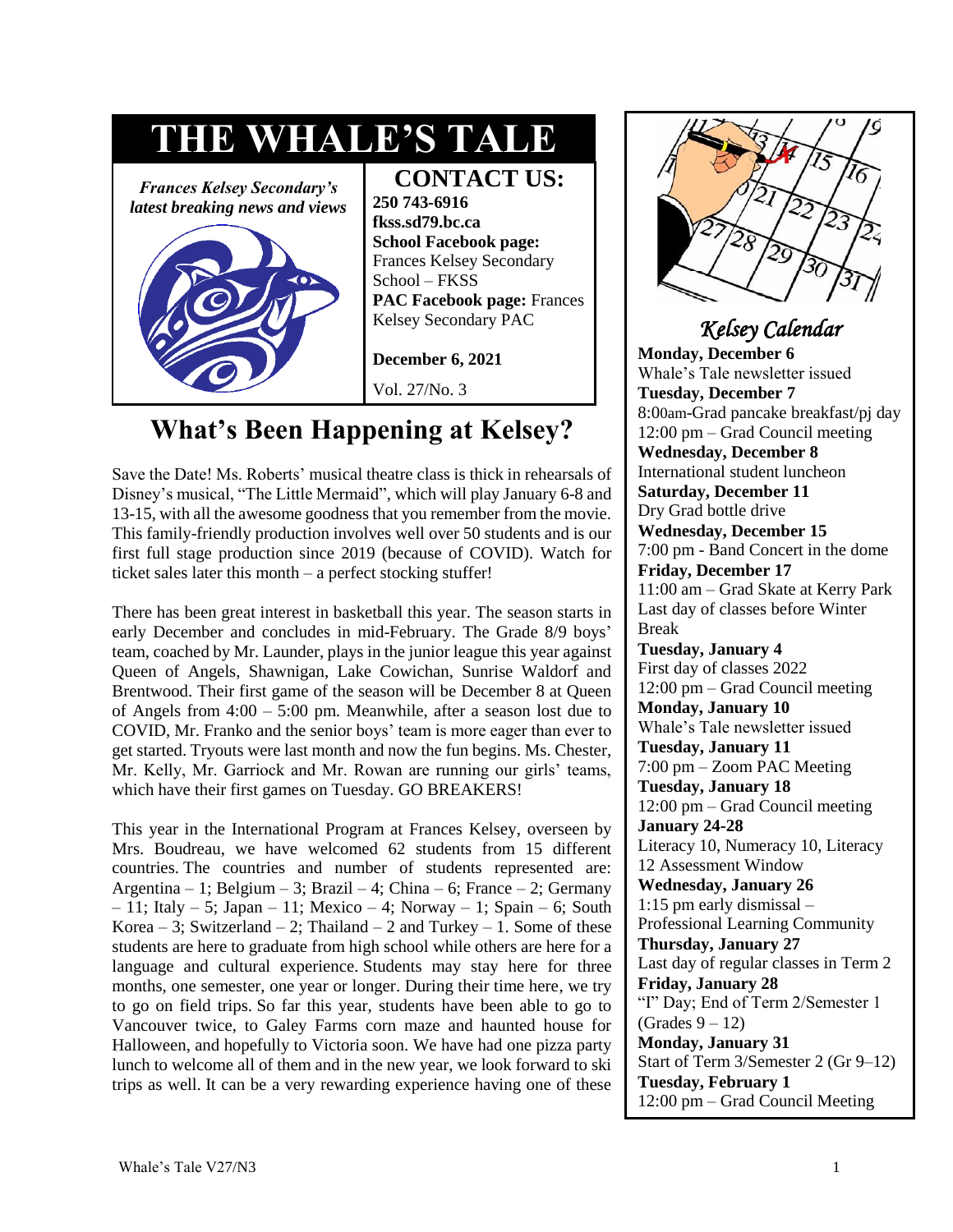students in your home and we are always looking for host families. For more information, please contact Brenda at 250 510-1436 or email [blanglois@sd79.bc.ca.](mailto:blanglois@sd79.bc.ca)

There was incredible participation and enthusiasm shown by more than 40 girls from Grades 8 through 12 who showed up to practice twice a week for volleyball. Coached by Ms. Mayner, students gained skills, made new connections, and had the opportunity to play a couple of games with Quamichan School, one at home and one at Quam. They finished up the season with ice cream sundaes to celebrate! Special thanks to Melissa in Grade 12 who led the seniors' practice every week!

In Mr. Heath's Boxing and Gaming PE class, students traditionally split their time between boxing training in the gym and Esports training in the computer lab, but unfortunately, they were unable to get into a lab this year. The first half of the boxing portion of the course has been dedicated to learning the basic skills necessary to play the "game" of boxing. They have covered their fighting stance, the high guard, fundamentals of footwork, defensive tools such as blocking, slipping, dipping, and parrying, as well as the mechanics of the four fundamental offensive strikes (straights, hooks, uppercuts and overhands). The gaming portion of this year's course has been a bit of a runaround. After six weeks of chronic technology problems, the class was forced to give up on using Starcraft 2 as their Esport and Mr. Heath reframed the course around the study and training of chess. Thankfully, chess is a hard, unforgiving game that we are all terrible at so gives a great place to develop resiliency, examine how best to use time, and focus on improvement over perfection. In the limited time they have spent with it, they have covered the rules, the phases of the game and explored how to "spar" in chess.

Mr. Achurch's English 12 class has recently completed a presentation project where students chose a literary period or movement through history. They were responsible for elements that are associated with their literary period/movement, historical events that affected writers during that time, and famous writers/literary works of that period. They have now moved to a deeper dive into post-modernism literature and film.

With the recent discovery of the latest COVID-19 variant Omicron (Ο), we are adding to our knowledge of the letters in the Greek alphabet. All Kelsey students know about Pi  $(\pi)$ when calculating the area of a circle and volumes of cones, cylinders, and spheres. Science students have worked with Greek letters such as Omega ( $\Omega$  – the unit for an ohm) and Mu  $(\mu - a \text{ prefix used for a small measurement})$ . Some math students know about Theta  $(\theta)$ , Alpha  $(\alpha)$ , Beta  $(\beta)$ , and Gamma  $(y)$  when labelling angles in a triangle. Many other Greek letters are used in upper level science and calculus courses. Omicron is the  $15<sup>th</sup>$  of 24 letters in the Greek alphabet and was chosen by the World Health Organization.

Also, do you know how many quarts are in a gallon? How about how many cups in a pint? The tricky questions become, how many gallons in a quart or how many gallons in a pint? Some math classes used the "gallon bot" to help visualize the answers. The "gallon bot" helps us see that a gallon can be cut into 4, 8, 16, or even 32 equal parts (no room for the fluid ounces on the bot). Thinking of equal



parts, can you now answer the tricky questions when dealing with Imperial measurements? In the end, we decided we are lucky to live in Canada with the metric system because in the metric system, the parts are all multiples of 10.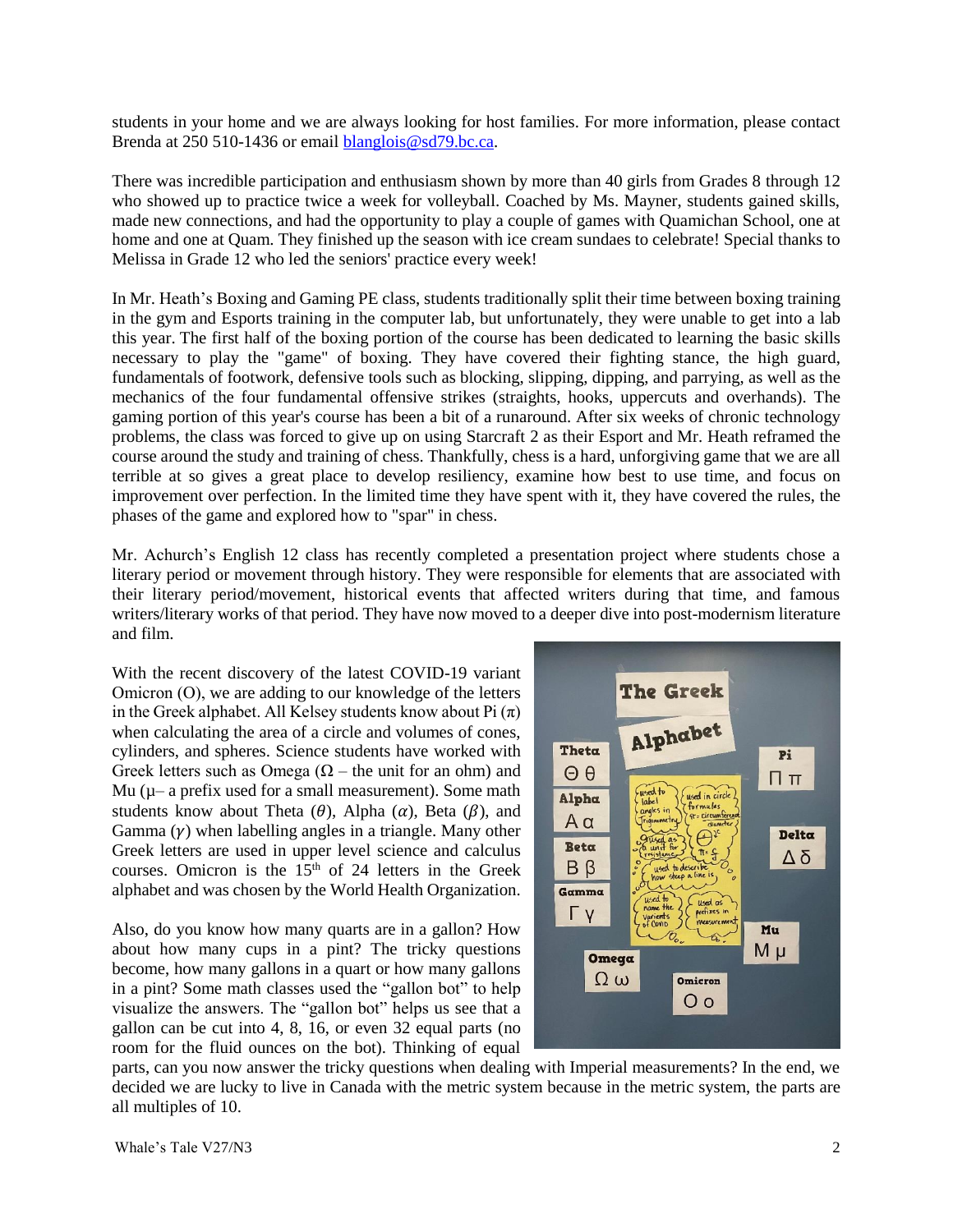# **New Staff**

Welcome back to Mr. Cosford who has just returned from his parental leave, and thanks to Mr. Varro for substituting in his absence. We hope to see him on staff again soon. Mr. Reed has also returned on a part time basis and we welcome him back as well. Mr. C. Knippelberg will continue to share the job on those days that Mr. Reed is absent.

## **Scholarships and Bursaries – A Great Time to Get a Head Start**

#### **By Mr. Darren Hart, Acting Vice-Principal**

A Grade 12 assembly was held in early November to introduce students to the different types of scholarships and bursaries available. At this assembly, students were encouraged to look at our local scholarships under the graduation tab on our school's website. The site lists a large number of local scholarships/bursaries available to graduating FKSS students. The list will be updated in early January and the deadline will be March 11, 2022.



Information for the District Scholarship is also found under the graduation tab. Applying for a District Scholarship will also satisfy the criteria for the CLC Capstone 12 project. The deadline for this scholarship will be after Spring Break (exact date TBA).

Additionally, other scholarships pop up throughout the year that are neither local nor district. These are posted in the Week at a Glance, Daily NewsBreaker and on the Grad 2022 Team. It is up to students to keep up to date with these as they emerge. Please see Mrs. Bonner in the library if you have any specific questions relating to these.

So….. all of this said, what can students be doing right now?

- Read through the local scholarships/bursaries under the graduation tab on fkss.sd79.bc.ca
- Begin preparing an academic resume. A template can be found under the same tab
- Create a generic cover letter that can be tailored to each bursary or scholarship that students wish to apply for
- Print and complete the Letter of Reference Request that can be handed to teachers/community members for letters of reference. This can also be found under the graduation tab

More information for local scholarships/bursaries and District Scholarships will come out following the winter break. If students have any specific questions, they are asked to see Mr. Hart. Remember, it is never too early to start preparing. All the best!

Information regarding the following scholarships and bursaries, which have application deadlines in December and January, is available on the Grad 2022 Team under the Non-Local Scholarship & Bursary channel:

- Nathan Alexander Bursary
- Beedie Luminaries Scholarship
- Youth Skills Development Scholarships
- Youth Leadership Awards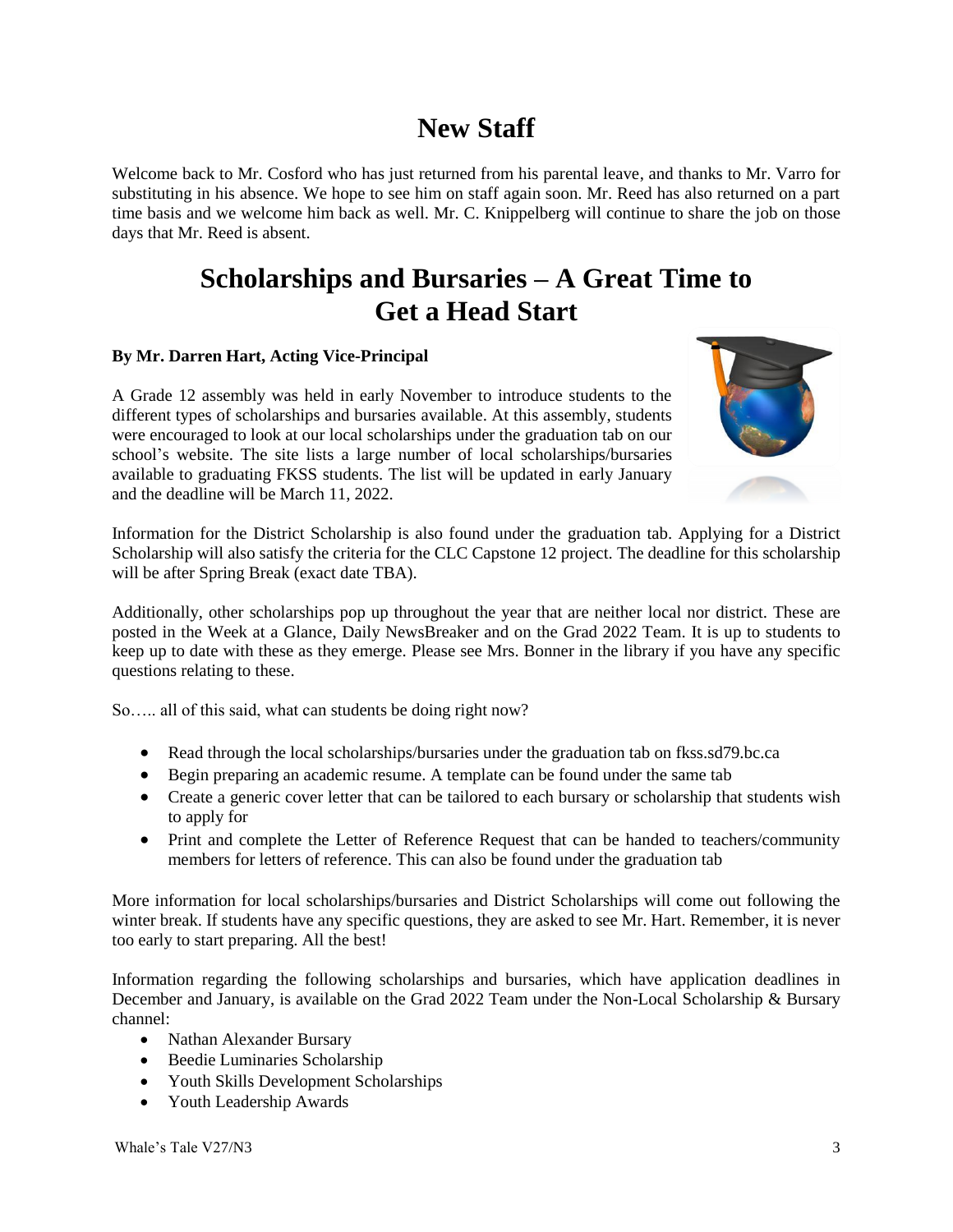# **Dry Grad**

Grad parents – we urge you all to put your efforts into making our upcoming fundraisers a success. While it is exciting to make decisions about what grad will look like for our kids, raising the funds to make these events happen is equally as important. WE RELY ON OUR SCHOOL COMMUNITY, Grade 12 parents especially, to volunteer for and support our fundraisers because if we aren't able to raise the funds needed to make our planned events go ahead, we will have to put these costs directly onto the grads and no one wants to see that happen. SO….



Our BOTTLE DRIVE is happening NEXT SATURDAY December 11<sup>th</sup>. If you and your grad did not volunteer for the last one, please consider stepping up to help that Saturday. Start asking your friends/neighbours now if they will donate their refundables so you have a collection to bring right away that Saturday morning. Refundables can also be dropped off anytime, day or night, at 3876 McAlpine Road in Cobble Hill – the very end of the road in the open black tent on the left.

PANAGO VOUCHERS are an awesome deal. \$12 gets you a voucher for a medium pizza, unlimited toppings, no expiry, good at any Panago location. Email \$12/voucher to [franceskelseydrygrad@gmail.com](mailto:franceskelseydrygrad@gmail.com) Vouchers will be sent home with your student once the funds are received.

Don't forget to save and send your COUNTRY GROCER RECEIPTS with your student to the Kelsey office. We get 1% back through this program, so every penny counts.

And finally, a reminder that if you do have a grad and would prefer to ignore all of these fundraisers, you do have the opportunity to make a one-time donation to support our fundraising. Suggested donation amount is \$125, the amount we are hoping to raise for each grad.

Thanks from your FKSS 2022 Parent Grad Committee.

### **Frances Kelsey Parents Advisory Council**



There will be no meeting this month. Our next meeting will be held **Tuesday, January 11** at 7:00 pm via Zoom. Happy Holidays to you all!

#### **DRY GRAD**

Please join us at our next meeting on **Tuesday, January 11** at 7:00 pm. For more information contact Tanya at 250 732-6492

# **A Reminder Regarding Snow Days**

According to Board Policy 3500, we have been asked to remind you that in the event of inclement weather, the Superintendent may decide that schools will be closed. Any notice of official closings due to weather will

be posted to the @CowichanSchools Facebook and Twitter accounts. Juice FM (89.7 FM), CBC Radio (90.5 FM), CFAX (1070 AM), The Zone (91.3 FM) The Q! (100.3 FM), CTV Vancouver Island, CHEK News, and Global BC will all be informed. The school district website [\(www.sd79.bc.ca\)](http://www.sd79.bc.ca/) will also be updated with a banner informing of the closure.